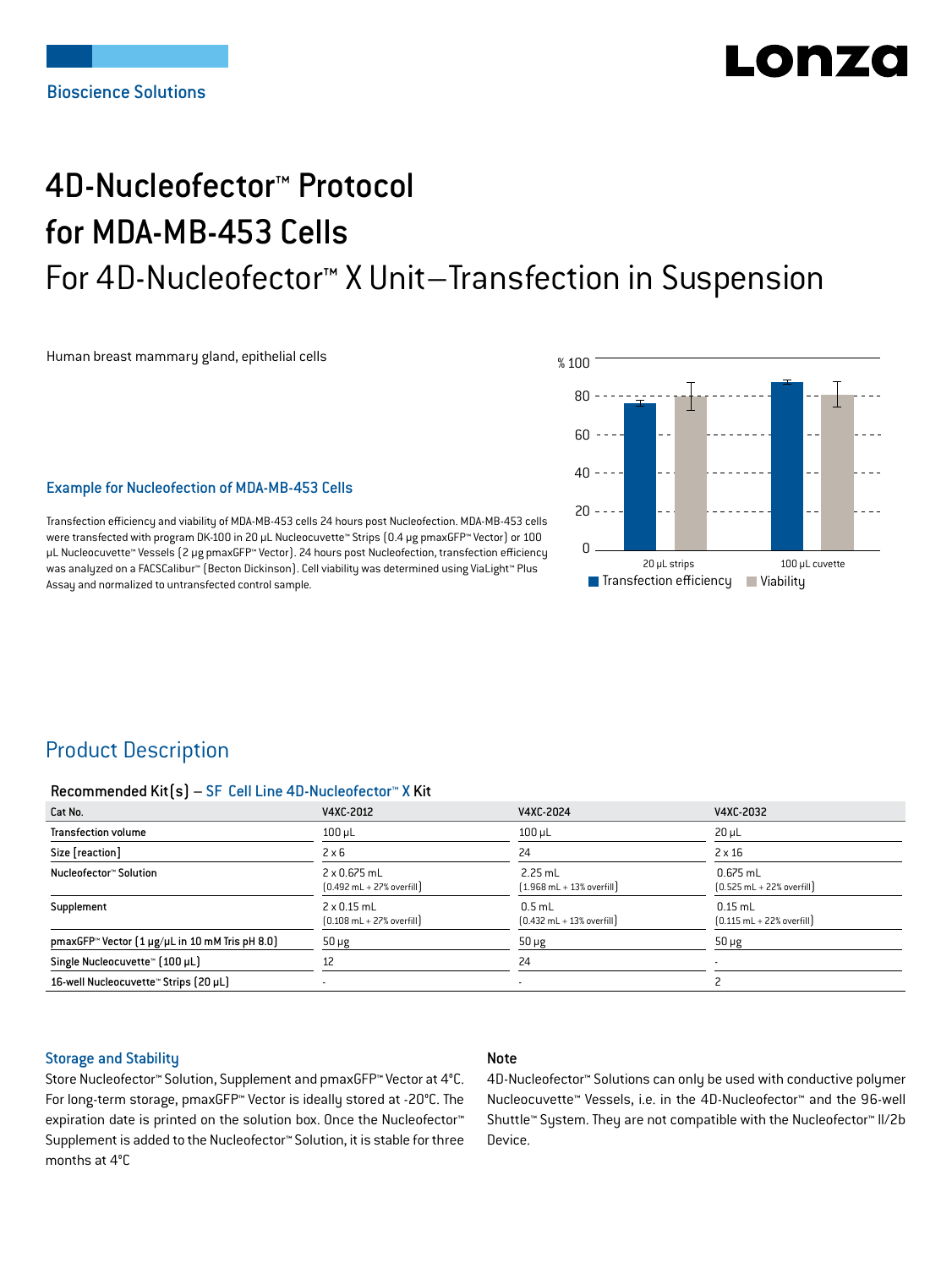## Required Material

#### Note

Please make sure that the supplement is added to the Nucleofector<sup>™</sup> Solution prior to use. For preparing aliquots, mix Nucleofector™ Solution and Supplement in a ratio of 4.5 : 1 (see Table 1).

- 4D-Nucleofector™ System (4D-Nucleofector™ Core and X Unit)
- Supplemented 4D-Nucleofector™ Solution at room temperature
- Supplied 100 µL single Nucleocuvette™ or 20 µL 16-well Nucleocuvette™ Strips
- Compatible tips for 20 µL Nucleocuvette™ Strips: epT.I.P.S. [US/ CDN: Eppendorf North America, Cat. No. 2491.431, Rest of World: Eppendorf AG, Cat. No. 0030073.266], Matrix TallTips™ [Matrix Technologies Corp., Cat. No. 7281] or LTS Tips [Rainin Instrument, LLC, Cat. No. SR-L10F, SR/SS-L250S, SR/SS-L300S]. Before using other types of pipette tips, please ensure they reach the bottom of the Nucleocuvette™ wells without getting stuck
- Supplied pmaxGFP™ Vector, stock solution 1 μg/μL

#### Note

When using pmaxGFP™ Vector as positive control, dilute the stock solution to an appropriate working concentration that allows pipetting of the recommended amounts per sample (see Table 3). Make sure that the volume of substrate solution added to each sample does not exceed 10% of the total reaction volume (2 μL for 20 μL reactions; 10 μL for 100 μL reactions).

- Substrate of interest, highly purified, preferably by using endotoxin-free kits; A260:A280 ratio should be at least 1.8
- Cell culture plates of your choice
- For detaching cells: 0.5 mg/mL Trypsin and 0.2 mg/mL EDTA in PBS and supplemented culture media or PBS/0.5% BSA
- Culture medium: Leibovitz's L15 [Lonza; Cat. No. 12-700F] supplemented with 10% fetal calf serum (FCS), 100 μg/mL streptomycin, 100 U/mL penicilin and 2mM Ultraglutamine I [Lonza; Cat. No. BE17-605E/U1]
- Prewarm appropriate volume of culture medium to 37°C (see Table 2)
- Appropriate number of cells/sample (see Table 3)

## 1. Pre Nucleofection

#### Cell culture recommendations

- 1.1 Replace media every  $2 3$  days. Culture without CO<sub>2</sub><br>1.2 Passage cells 2 3 times a week
- Passage cells  $2 3$  times a week
- 1.3 Maintain cultures with a subcultivation ratio of  $1:2-1:3$
- 1.4 Subculture 2 3 days before Nucleofection with a ratio 1:2
- 1.5 Please use low spin centrifugation (90xg)

#### **Trypsinization**

- 1.6 Remove media from the cultured cells and wash cells once with an appropriate volume of PBS
- 1.7 For harvesting, incubate the cells ~5 minutes at 37°C with an appropriate volume of indicated trypsinization reagent (please see required material)
- 1.8 Neutralize trypsinization reaction with supplemented culture medium or PBS/0.5% BSA once the majority of the cells (>90 %) have been detached

## 2. Nucleofection

For Nucleofection sample contents and recommended Nucleofector™ Program, please refer to Table 3.

- 2.1 Please make sure that the entire supplement is added to the Nucleofector™ Solution
- 2.2 Start 4D-Nucleofector™ System and create or upload experimental parameter file (for details see device manual)
- 2.3 Select/Check for the appropriate Nucleofector™ Program (see Table 3)
- 2.4 Prepare cell culture plates by filling appropriate number of wells with desired volume of recommended culture media (see Table 4) and pre-incubate/equilibrate plates in a humidified 37°C incubator
- 2.5 Pre-warm an aliquot of culture medium to 37°C (see Table 4)
- 2.6 Prepare plasmid DNA or pmaxGFP™ Vector or siRNA (see Table 3)
- 2.7 Harvest the cells by trypsinization (please see  $1.6 1.8$ )
- 2.8 Count an aliquot of the cells and determine cell density
- 2.9 Centrifuge the required number of cells (see Table 3) at 90xg for 10 minutes at room temperature. Remove supernatant completely
- 2.10 Resuspend the cell pellet carefully in room temperature 4D-Nucleofector™ Solution (see Table 3)
- 2.11 Prepare mastermixes by dividing cell suspension according to number of substrates
- 2.12 Add required amount of substrates to each aliquot (max. 10% of final sample volume)
- 2.13 Transfer mastermixes into the Nucleocuvette™ Vessels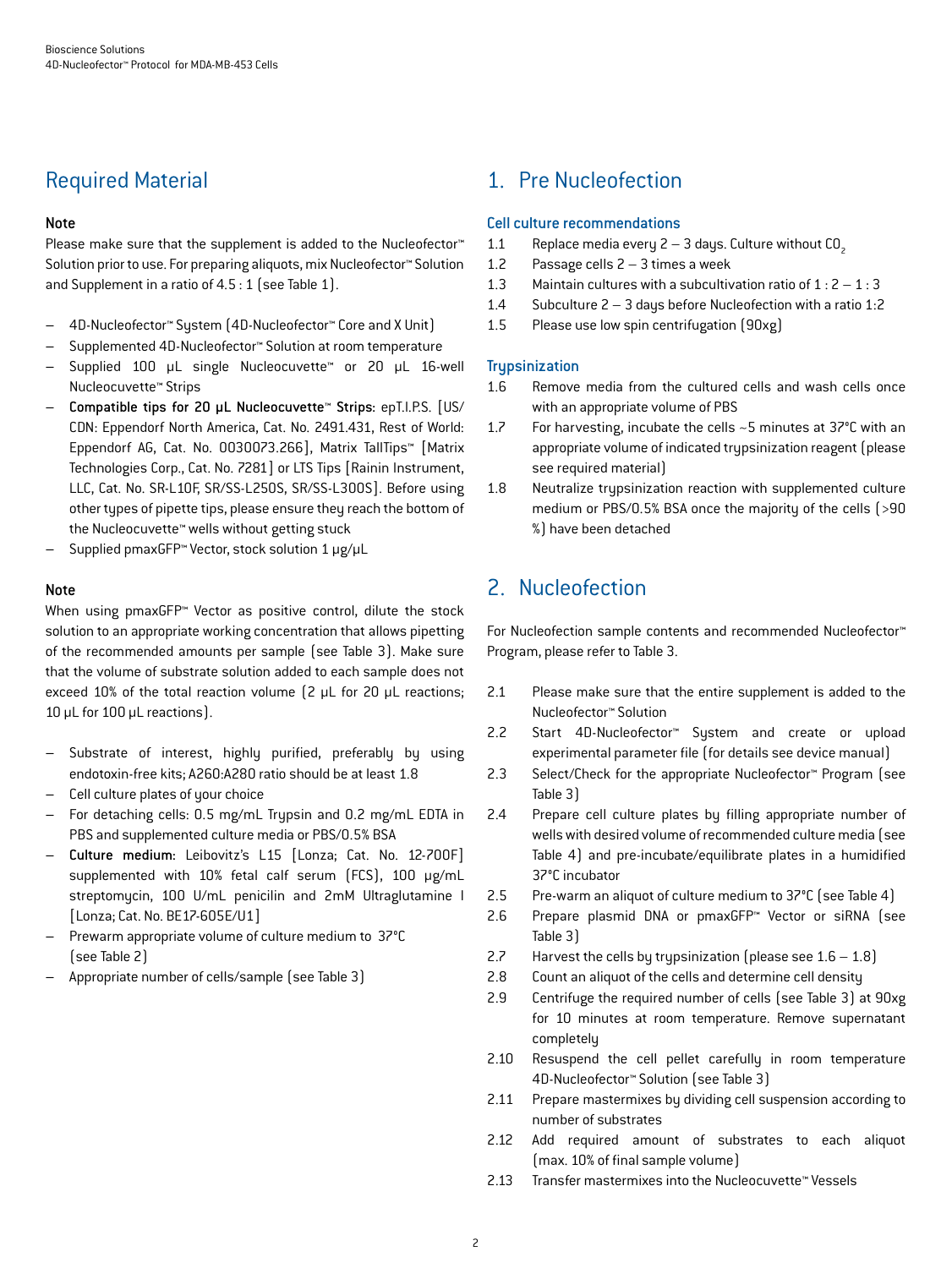#### Note

As leaving cells in Nucleofector™ Solution for extended periods of time may lead to reduced transfection efficiency and viability it is important to work as quickly as possible. Avoid air bubbles while pipetting

- 2.14 Gently tap the Nucleocuvette™ Vessels to make sure the sample covers the bottom of the cuvette
- 2.15 Place Nucleocuvette™ Vessel with closed lid into the retainer of the 4D-Nucleofector™ X Unit. Check for proper orientation of the Nucleocuvette™ Vessel
- 2.16 Start Nucleofection Process by pressing the "Start" on the display of the 4D-Nucleofector™ Core Unit (for details, please refer to the device manual)
- 2.17 After run completion, carefully remove the Nucleocuvette™ Vessel from the retainer
- 2.18 Resuspend cells with pre-warmed medium (for recommended volumes see Table 2). Mix cells by gently pipetting up and down two to three times. When working with the 100 µL Nucleocuvette™ use the supplied pipettes and avoid repeated aspiration of the sample
- 2.19 Plate desired amount of cells in culture system of your choice (for recommended volumes see Table 2).

## 3. Post Nucleofection

3.1 Incubate the cells in humidified 37°C incubator until analysis. Gene expression or down regulation, respectively, is often detectable after only 4 – 8 hours

#### Table 1: Volumes required for a single reaction

|                                  | 100 µL Single Nucleocuvette™ | 20 µL Nucleocuvette™ Strip |
|----------------------------------|------------------------------|----------------------------|
| Volume of Nucleofector™ Solution | 82 µL                        | 16.4 uL                    |
| <b>Volume of Supplement</b>      | 18 uL                        | 3.6 uL                     |

#### Table 2: Required amounts of cells and media for Nucleofection

|                                               |                                    | 100 µL Single Nucleocuvette™            | 20 µL Nucleocuvette™ Strip |
|-----------------------------------------------|------------------------------------|-----------------------------------------|----------------------------|
| Culture plate format                          |                                    | 6-well plate                            | 96-well plate              |
| Culture medium                                | Pre-filled in plate                | $1000 \mu L$                            | 150 uL                     |
|                                               | Added to sample post Nucleofection | $400 \mu L$                             | $80 \mu L$                 |
| Volume of sample transferred to culture plate |                                    | complete sample (use supplied pipettes) | 50 uL                      |
| Final culture volume                          |                                    | 1500 µL                                 | $200 \mu L$                |

#### Table 3: Contents of one Nucleofection sample and recommended program

|                                |                                         | 100 µL Single Nucleocuvette™                                                         | 20 µL Nucleocuvette™ Strip                                                             |
|--------------------------------|-----------------------------------------|--------------------------------------------------------------------------------------|----------------------------------------------------------------------------------------|
| Cells                          |                                         | $2 \times 10^6$<br>[Lower or higher cell numbers may influence transfection results] | $4 \times 10^{5}$<br>[Lower or higher cell numbers may influence transfection results] |
| Substrate*                     | pmaxGFP™ Vector                         | $2 \mu g$                                                                            | $0.4 \mu g$                                                                            |
| or                             | plasmid DNA (in H <sub>2</sub> O or TE) | $2 - 5 \mu g$                                                                        | $0.4 - 1 \,\mu g$                                                                      |
| or                             | siRNA                                   | 30-300 nM siRNA (3-30 pmol/sample                                                    | 30-300 nM siRNA (0.6-6 pmol/sample)                                                    |
| SF 4D-Nucleofector™ X Solution |                                         | $100 \mu L$                                                                          | $20 \mu L$                                                                             |
| Program                        |                                         | DK-100                                                                               | DK-100                                                                                 |

\* Volume of substrate should comprise maximum 10% of total reaction volume